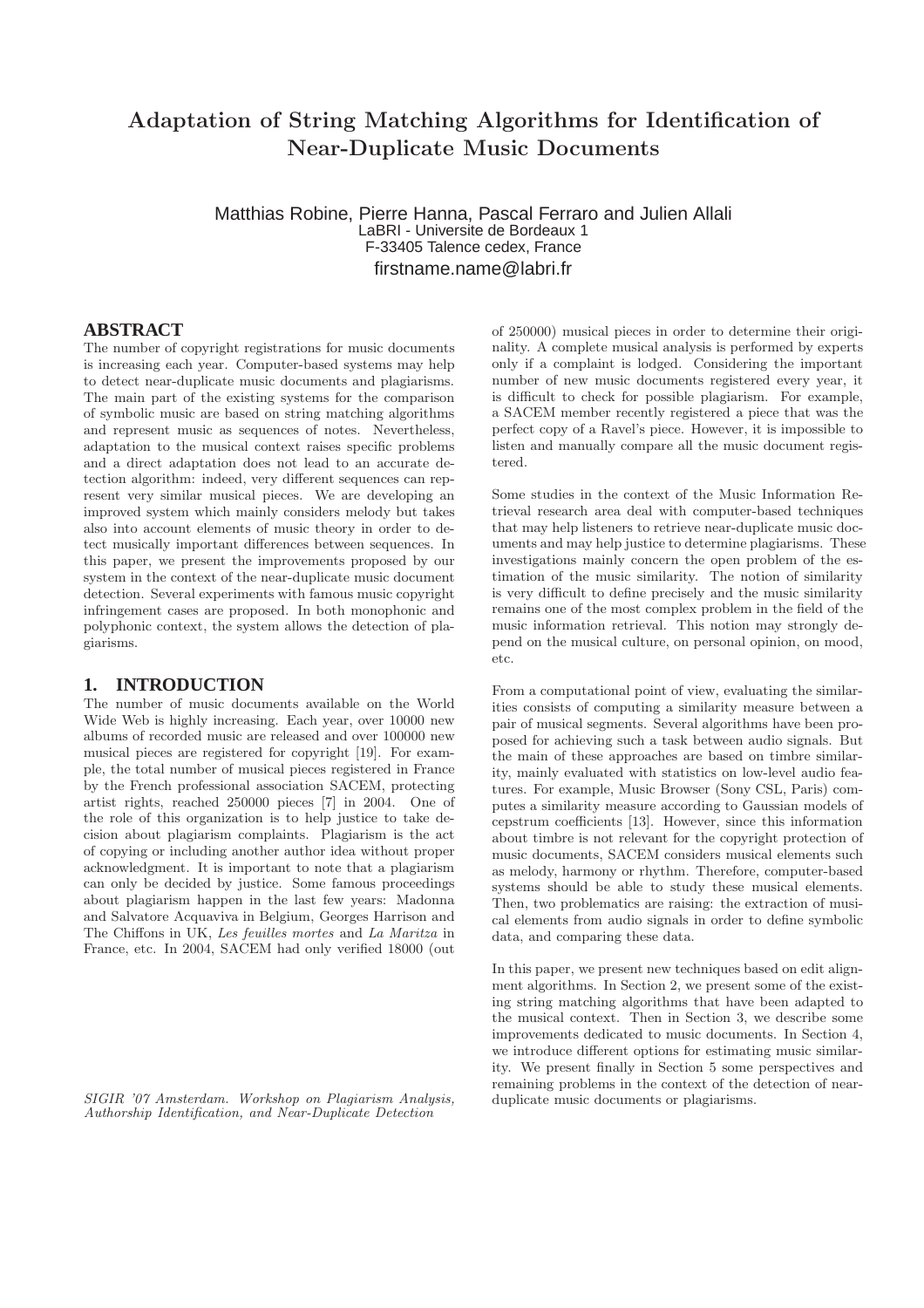### **2. MEASURING SIMILARITY BETWEEN SEQUENCES**

Musical pieces can be described as sequences of elements (notes) [12]. Measuring similarity between sequences is a well-known problem in computer science which has applications in many fields such as text processing, data compression, bio-informatics [9, 15]. In this section, we treat the string matching algorithms that can be adapted to the musical context.

# **2.1 Musical Sequences**

Several techniques for evaluating symbolic music similarities have been introduced during the last few years. Geometric algorithms consider geometric representations of melodies and compute the distance between objects. Some of these systems [20] are closely linked to the well-known pianoroll representation. Other ones represent notes by weighted points [17].

We propose here to investigate adaptations of string matching algorithms, since experiments show their accuracy and their flexibility in the musical context [8]. Such adaptation requires a representation of musical pieces as sequence. In the case of monophonic music (no more than one note is sounded at any given time), a musical piece can be associated to a sequence of integers, representing pitches of successive notes.

### **2.2 String Matching Algorithms**

In [11], Levenshtein defines the notion of edit distance between two strings. This distance is defined as the minimum cost of all possible sequences of elementary operations (edit operations) that transform one string into the other. This distance can be computed in quadratic time  $O(|S_1| \cdot |S_2|)$ and linear space using a dynamic programming algorithm [21]. A dual problem of edit distance is to compute alignment of two strings. The alignment of two strings consists in computing a mapping between the symbols of the strings. Symbols not involved in the mapping are designed as gap. The main difference between alignment and edit distance is that alignment computes a score of similarity: the highest is this score the highest is the similarity.

In many applications, two strings may not be highly similar in their entirety but may contain regions that are highly similar. In this case, the problem is to find and extract a pair of regions, one from each of the two given strings, that exhibits high similarity. This is called *local alignment* or local similarity problem [16]. The computation of a local similarity allows us to detect local conserved areas between both sequences. Experiments show that considering local alignment improves the quality of symbolic melodic similarity systems [8].

### **3. ALGORITHMIC IMPROVEMENTS FOR MUSIC DOCUMENTS**

Experiments during the first Music Information Retrieval Evaluation eXchange (MIREX 2005) [6] clearly show that the accuracy of direct application of the existing string matching algorithms is limited. That is the reason why several

improvements have been recently proposed which are presented in this section.

# **3.1 Representations of Music**

Musical pieces are associated to sequences of notes. The representation of notes is therefore an important problem. Symbolic music analysis systems generally consider the information about pitch and duration [12] which are assumed to be the two main characteristics of musical notes. Several alphabets of characters and set of numbers have thus been proposed to represent these parameters [18]. The vocabulary chosen highly depends on the application. For applications like near-duplicate music document detection, some music retrieval properties are expected. For instance, since a musical piece can be transposed and played faster or slower without degrading the melody, such systems have to be transposition invariant and tempo invariant. In the monophonic context, only a few representations enables systems to be transposition and tempo invariant: representing pitches by the difference between successive pitches (interval) or in the case of tonal music, by the difference between the pitch and the key of the musical piece for example.

Experiments have been performed in [8] which confirm that the interval parameter leads to the most precise symbolic melodic similarity system. Moreover, other experiments show that taking into account the duration of notes significantly improves such systems.

# **3.2 Edit Operations specific to Music**

Substitution is the main edit operation and mainly determines the accuracy of the music similarity algorithm. For some applications, the substitution score is assumed as constant. However, in the musical context, this assumption must be discussed [18]. It is obvious that substituting one pitch with another one has not always the same influence on the general melody. For example, substituting a C note with a  $G$  note (fifth) slightly modifies a melody in comparison with substituting a  $C$  note with a  $D$  note. As introduced by [12] the substitution score may be correlated to the consonance interval. It has to be determined according to consonance: the fifth (7 semitones) and the third major or minor (3 or 4 semitones) are the most consonant intervals in western music. Experiments show that this choice significantly improves algorithms [8].

Other improvements have been experimentally shown. For example, considering the note duration for the calculation of the insertion/deletion scores improves the quality of the similarity systems. Indeed, the insertion of a half note may disturb more significantly a melody than the insertion of a sixteenth note.

# **3.3 Weighting by Taking into Account Music Theory**

We think that a preliminary music analysis may highlight the properties that help listeners to perceptually discriminate two musical patterns. This analysis may therefore lead to the modification of edit operations specific to music. For example, the notes located on the stronger beats in a bar can be considered as more important than the other ones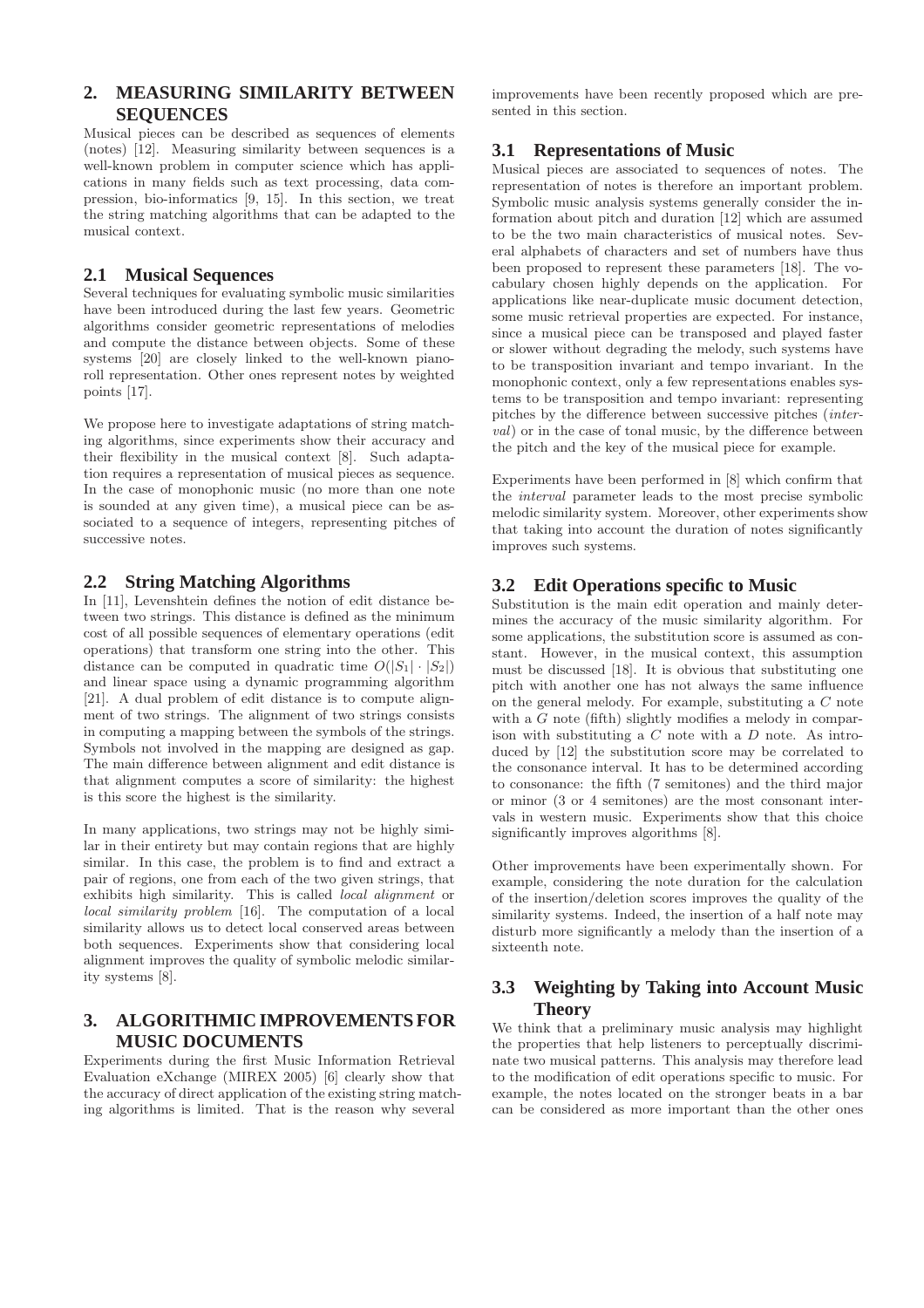

Figure 1: Analysis of a musical piece allows to identify the different functions of the notes and their placement inside the bar. Above the notes, "x" tags the importance of the note regarding the tonality limited to the tonic and the dominant tones (respectively G and D for a G Major tonality here). "v" is used to identify the passing note and "o" for a note on the weak part of the beat (which is not a passing note). Under the staff, "+" stands for the strong beats and """ for the weak ones.

and can be weighted more than the notes placed on weak beats.

In [14], we proposed to use some notions of music theory to improve the edit-based systems. A few musical elements are analyzed and taken into account during the calculation of the edit score.

Tonality: One of the most important characteristics of the traditional western music is the tonality. The tonic is the pitch upon which all the other pitches of a piece are hierarchically centered. The scale associated to a tonality begins by the tonic. In western tonal music, the tonic and the dominant are very important. They are often used and their succession composes for example the perfect cadence that commonly ends a musical piece. In the G major or in the G minor key, tonic is the note G and dominant is the note D, like in the example of the Fig. 1. Therefore, the alignment algorithm proposed takes into account the tonic and the dominant: if the difference in semi-tones (modulo 12) between each note of the melody and the tonic equals 0 (the tonic note) or 7 (dominant), the note is assumed to be important and is therefore marked. The musical sequence alignment favours matches between these marked notes.

Passing Notes: The algorithm proposed in [14] detects the passing notes in a musical piece. A passing note is assumed as a note between two others in a constant movement (ascending or descending) which is diatonic or chromatic. There is one occurrence of a passing note in Fig. 1. The edit scores are computed according to the information about the passing notes so that the insertion or the deletion of passing notes is less penalized by the similarity system.

Strong and Weak Beats: The bar is a segment of time in a musical piece defined as a given number of beats of a given duration. In function of their position in the bar, the beats can be strong or weak with parts that are also strong or weak. We have proposed to mark the notes placed on the beats. A weight is associated to each of these notes, depending of the strength of the beat. In 4/4 time, the strong beats are the first (a weight 4 is given), and the third (weight 2) of the bars. Other beats are weighted with 1,

and the other notes, which are not on the beats, are not weighted. An example of the different strengths is illustrated in Fig. 1. Our algorithm takes into account these weighted notes by favouring matches between notes on strong beats, and by not penalizing insertion or deletion of notes on the weak part of the beat.

#### **3.4 Adaptation to Polyphony**

To take into account the polyphonic nature of musical sequences, we propose to use a quotiented sequence representation. Formally, a quotiented sequence is a sequence graph with an equivalence relation defined on the set of vertices, such that the resulting quotient graph is also a sequence. A quotiented sequence can be considered as a self-similar structure represented by sequences on two different scales. A quotiented sequence can also be modelled by a tree of depth 2 where the leaves represent the support sequence and the interior nodes represent the quotient sequence. In the context of polyphonic music, notes that occur at the same time are grouped to form a quotiented sequence  $Q = (S, W, \pi)$  where S is a suite of notes, W the suite of chords and  $\pi$  the application that maps a set of notes to each chord. Each vertex of the quotiented sequence is labelled by the pitch and the duration of each note. [10] has proposed two distances between quotiented sequences based on the computation of an optimal suite of edit operations that preserves equivalence relations on sequence vertices.

Furthermore, as previously explained, since a near-duplicate musical piece can be transposed (one or several times) without degrading the melody, algorithms for detecting nearduplicate music have to be transposition invariant. Thus, [2] proposes an original dynamic programming algorithm that allows edit based algorithms to take into account successive local transpositions and to deal with transposed polyphonic music.

### **3.5 System for Detecting Near-Duplicate Music Documents**

According to the improvements presented in this section, we developed an edit-distance based algorithm for estimating similarity between symbolic melodic fragments. It allows us to consider a musical piece (or a fragment) and compare it to a symbolic music database. The system presented computes an edit score by comparing the musical piece tested and all the pieces of the database. The more important the score is, the more similar the pieces compared are. This system have already been evaluated in the last few years. It obtains the very accurate results with MIREX 2005 training database [8]. It also participated to the MIREX 2006 contest and obtained the best results in the monophonic context. Differences with other edit-distance based algorithms show that the optimizations proposed, specific to the musical context, permit to significantly improve such algorithms.

#### **4. MUSIC SIMILARITY**

In this section, we propose to illustrate with examples the different ways for automatically evaluating the musical similarity between musical pieces. We consider some famous examples of plagiarisms in order to show that a computerbased method is able to automatically detect near-duplicate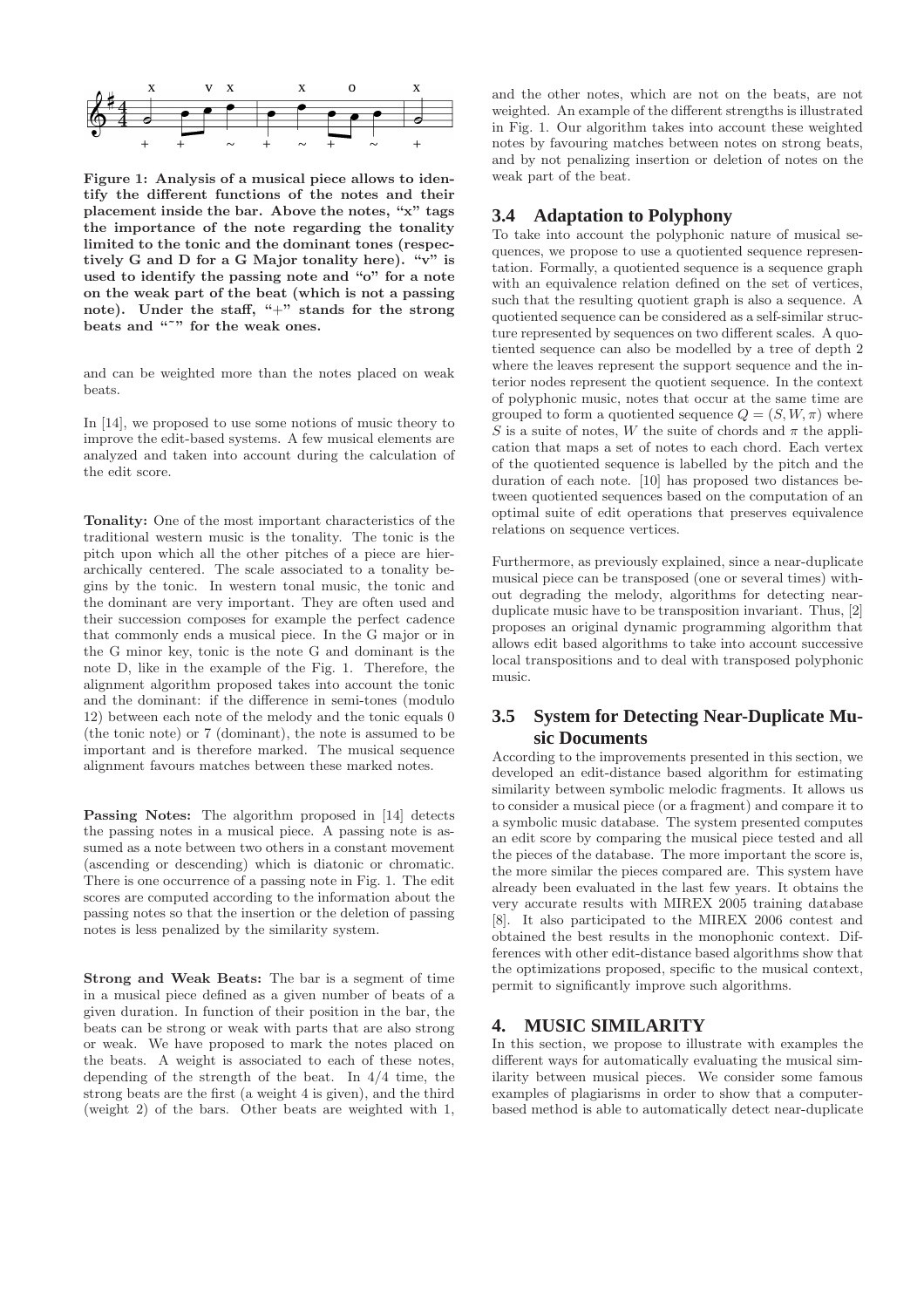

Figure 2: Short musical motifs composing the structure of the two songs My Sweet Lord (G. Harrison) and He's So Fine (R. Mack): motif A (top), motif B (middle) and motif C (bottom).

music documents. Two different approaches are investigated with systems considering melody and harmony.

#### **4.1 Melodic Similarity**

Two of the main characteristics of western music are rhythm and melody. Symbolic musical pieces are here represented by sequences of notes (see Section 2). The presented tests concern music copyright infringement cases in the United States in the last few years [5].

One of the most famous proceedings about music plagiarism concern George Harrison and his song My Sweet Lord that was released in 1970 on the album All Things Must Pass [1]. He was suspected for plagiarism of the song He's So Fine composed in 1963 by Ronald Mack and performed by The Chiffons. Although Harrison explained that he did not knowingly appropriate the melody of this song, the court concluded in 1976 that he had – maybe unconsciously – copied the melody of He's So Fine.

In order to take its decision, the court looked at the structure of the two songs. Fig. 3 shows two fragments of each of these songs. He's So Fine is composed of four variations of a short musical motif (motif A, Fig. 2), followed by four variations of motif B (Fig. 2). The second use of the motif B series includes a unique grace note, illustrated in motif C (Fig. 2). My Sweet Lord has a very similar structure in that it is composed of four variations of motif A, followed by three variations of motif B. The fourth variation of motif B includes the grace note illustrated in motif C.

The first experiments consider these two songs. Fig. 3 shows two excerpts of them. We note that even if the two melodies sound very similar, the excerpts of the melody are really different. The query of the system is defined as a part of the melody of the plagiarism My Sweet Lord. The database of musical pieces considered is the database proposed during MIREX 2006, i.e. the UK subset of the RISM A/II collection (about 15,000 incipits). The RISM A/II (International inventory of musical sources) collection is composed of one half-million notated real world compositions. The incipits are symbolically encoded music. They are monophonic and contain between 10 and 40 notes. The database also contains the monophonic melodies of My Sweet Lord and He's So Fine.

The first query corresponds to the structure considered by the court, *i.e.* repetitions of motifs illustrated by Fig 2. The second query is the excerpt of My Sweet Lord associated to three repetitions of motif A. The third query is the excerpt associated to the three repetitions of motif B then one motif C. The fourth query is the excerpt associated to motif A followed by motif B. Finally, the two last queries correspond to long excerpts of the monophonic melody of My Sweet Lord and He's So Fine. Tab. 1 shows the name of the most similar pieces found in the database with these different queries and their corresponding score. The scores associated to the three estimated most similar pieces are presented. The results obtained are the ones expected at the exception of the second query. In this case, the melody of He's So Fine is ranked far from the top 3 (the score obtained is 25.5). The little size of the motif A certainly justifies this error. For all the other queries, the most similar piece detected is the melody of My Sweet Lord (or He's So Fine for the last query), which only shows that the detection system is perfectly able to retrieve a piece from an exact excerpt. More interestingly, the second piece estimated as the most similar is the melody of He's So Fine (My Sweet Lord for the last query). Although the two sequences representing the two melodies are very different (see Fig. 3), the system proposed is able to detect their musical similarity. The two melodies seem to be also different from the structure composed of the motifs considered by the court (first query). Nevertheless, here again, the system succeeds in retrieving the two melodies. It is also important to note the difference between the scores of rank 2 and 3. As expected it becomes very significant (83 instead of 52 or 45) when the whole melody is considered, since the sequence of notes is longer.

| Query         | rank 1     | rank 2     | rank 3       |
|---------------|------------|------------|--------------|
|               | score 1    | score 2    | score 3      |
| Motif         | Sweet Lord | So Fine    | $\mathbf{X}$ |
| AAABBBC       | 79.6       | 65.4       | 52.6         |
| AAA from      | Sweet Lord | X          | $\mathbf{X}$ |
| My Sweet Lord | 44.2       | 30.9       | 29.5         |
| BBBC from     | Sweet Lord | So Fine    | $\mathbf{X}$ |
| My Sweet Lord | 113.3      | 56.6       | 52.9         |
| AB from       | Sweet Lord | So Fine    | $\mathbf{X}$ |
| My Sweet Lord | 44.7       | 33.3       | 29.8         |
| Sweet Lord    | Sweet Lord | So Fine    | $\mathbf{X}$ |
| melody        | 178.9      | 83.0       | 52.2         |
| So Fine       | So Fine    | Sweet Lord | X            |
| melody        | 199.7      | 83.0       | 45.5         |

Table 1: Results of experiments about the detection of the near-duplicate monophonic musical pieces  $M_y$ Sweet Lord and He's So Fine (X indicates a piece that does not sound similar to the query).

In order to confirm the results of these first experiments, we propose to consider another monophonic database, which is composed of long musical pieces. This database groups more than 1650 various MIDI files collected on the internet. All these files are monophonic. Four other music copyright infringement cases are now considered [5]. For each of the five cases, the monophonic melody is proposed as query, and the system computes all the scores for all the pieces of the database (which contains these melodies). Tab. 2 shows the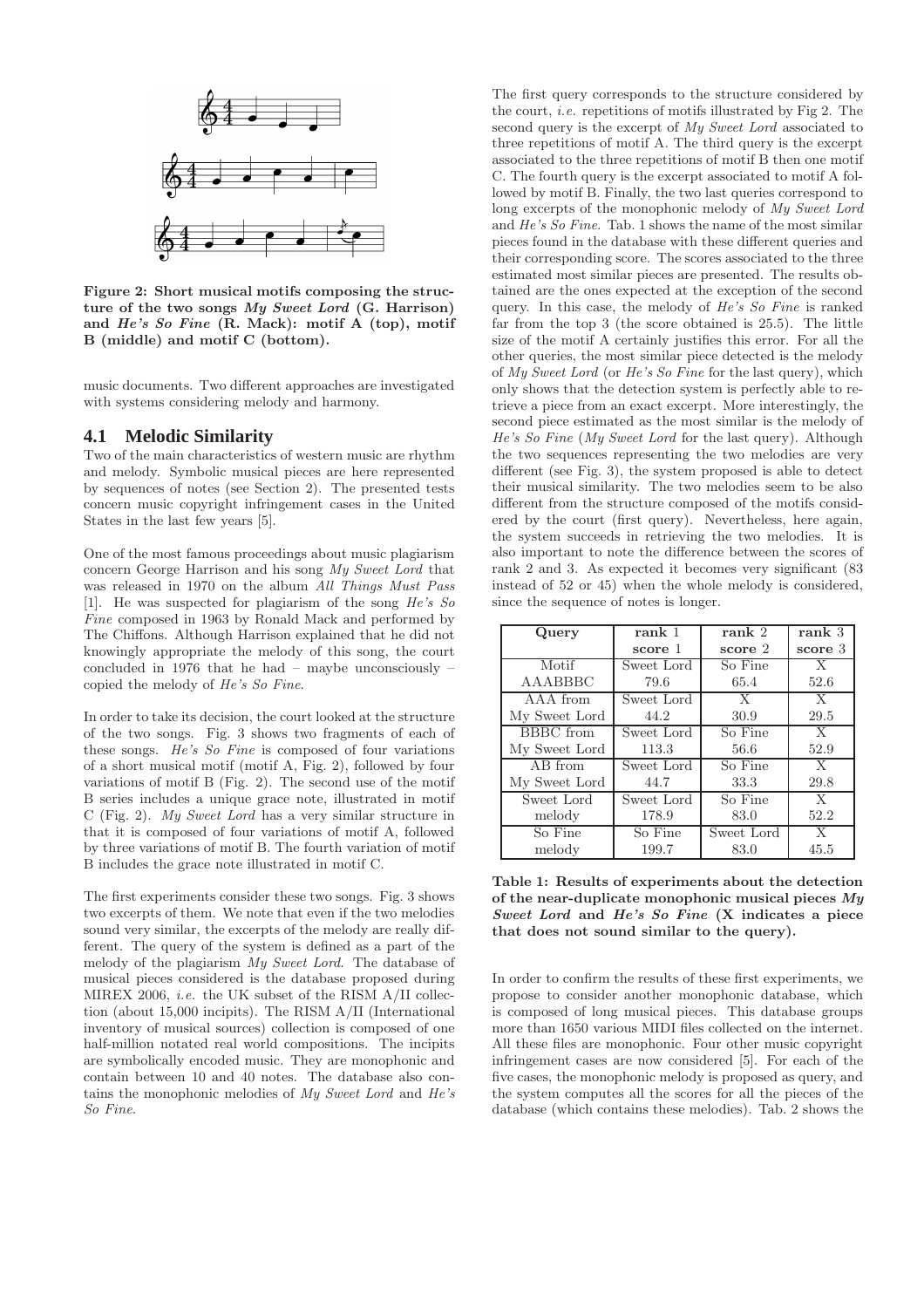

Figure 3: Manual transcriptions of excerpts (corresponding to motif A and motif B) of the two songs My Sweet Lord (G. Harrison) and He's So Fine (R. Mack).

results obtained by our system (top 3 with associated similarity scores). As expected, the first musical piece of the database estimated as the most similar is the query. The score of the rank 1 thus corresponds to the maximum score. Here, the most important result is the ranked 2 piece. Ideally, it has to correspond to the melody associated to the plagiarism established by he court. Tab. 2 shows that it is always the case, at the exception of the case Fantasy vs Fogerty. This error shows the limitations of the current system (see Section 5 for discussion). For all the other cases, the detection system gives the results expected. For cases like Selle vs Gibb or Heim vs Universal for example, the similarity is evaluated as important. However, the limitations of the system are also shown by the little difference between ranked 2 and ranked 3 scores for the case Repp vs Webber. The low score for the rank 2, corresponding to the nearduplicate piece, induces low differences between this score and the other ones obtained with the other pieces of the database. That's why more musical elements have certainly to be considered in order to reduce these differences and to make the system more robust.

We only performed a few experiments with polyphonic musical pieces. The polyphonic database considered is the MIDI karaoke database used during MIREX 2006, which is composed of 1000 pieces collected on the internet. The only experiment performed considers the monophonic melody of My Sweet Lord. The detection system compares this monophonic melody to all the polyphonic pieces contained in the MIDI karaoke database. Tab. 3 shows that He's So Fine has been still detected as the musical piece of the database the most similar to My Sweet Lord. However, in the polyphonic context, the limitations of our system are highlighted. The probability of detecting a high similarity with long polyphonic pieces is more important than with monophonic pieces, because all the notes are taken into account by our system. If the similarity score between two corresponding pieces is low in the monophonic context, the system may not correctly evaluate their similarity in the polyphonic context. For example, with He's So Fine as query, the system does not succeed in retrieving the corresponding polyphonic piece (My Sweet Lord obtains a score equals to 107.6 whereas the ranked 2 score is 141.3). At the contrary, if the similarity is more important in the monophonic context (for example My Sweet Lord), the system succeeds in detecting the near-duplicate polyphonic piece. Here again, the main conclusions are that the system succeeds greatly for some cases, but needs improvements. Considering other musical elements may certainly improve the system in both monophonic and polyphonic contexts.

| Query                                | rank 1     | rank 2                  | rank <sub>3</sub> |  |  |
|--------------------------------------|------------|-------------------------|-------------------|--|--|
|                                      | score 1    | score 2                 | score 3           |  |  |
| R. Mack vs G. Harrison (1976)        |            |                         |                   |  |  |
| Sweet Lord                           | Sweet Lord | So Fine                 | $\overline{X}$    |  |  |
|                                      | 178.9      | 83.0                    | 77.5              |  |  |
| So Fine                              | So Fine    | Sweet Lord              | $\overline{X}$    |  |  |
|                                      | 199.7      | 83.0                    | 75.3              |  |  |
| Fantasy vs Fogerty (1994)            |            |                         |                   |  |  |
| Road                                 | Road       | $\overline{\mathrm{X}}$ | Jungle            |  |  |
|                                      | 168.9      | 87.6                    | 75.9              |  |  |
| Jungle                               | Jungle     | Road                    | $\mathbf{X}$      |  |  |
|                                      | 146.3      | 75.9                    | 75.5              |  |  |
| $Heim$ vs Universal $(1946)$         |            |                         |                   |  |  |
| Vagyok                               | Vagyok     | Perhaps                 | $\overline{X}$    |  |  |
|                                      | 248.6      | 123.5                   | 92.8              |  |  |
| Perhaps                              | Perhaps    | Vagyok                  | $\overline{X}$    |  |  |
|                                      | 215.5      | 123.5                   | 76.8              |  |  |
| Repp vs Webber (1997)                |            |                         |                   |  |  |
| Till You                             | Till You   | Phantom                 | $\overline{X}$    |  |  |
|                                      | 135.5      | 50.8                    | 50.4              |  |  |
| Phantom                              | Phantom    | Till You                | $\overline{X}$    |  |  |
|                                      | 145.8      | 50.8                    | 49.7              |  |  |
| Selle vs $\overline{G}$ ibb $(1984)$ |            |                         |                   |  |  |
| Let It End                           | Let It End | How Deep                | $\overline{X}$    |  |  |
|                                      | 192.4      | 118.1                   | 68.9              |  |  |
| <b>How Deep</b>                      | How Deep   | Let It End              | $\overline{X}$    |  |  |
|                                      | 202.8      | 118.1                   | 83.8              |  |  |

Table 2: Results of experiments about the detection of the near-duplicate monophonic musical pieces for a few music copyright infringement cases.

#### **4.2 Harmonic Similarity**

Taking only the melody into account may not be sufficient to identify near-duplicate music documents. Let us take an example: a famous french case of plagiarism concerns the musical pieces Les feuilles mortes (internationally known as Autumn leaves) and La Maritza. As we can see on Fig. 4, even if the two pieces are perceptively very similar, a lot of notes are inserted in La Maritza regarding to Les feuilles mortes. The composer of La Maritza has been recognized guilty of plagiarism offense by a french court. Algorithms presented in the previous sections could strongly identify this kind of plagiarism. It is a human music expert that influenced this judgment by exposing the similarities between the two different music scores. His conviction was based on a music analysis of the scores and a look for some duplicated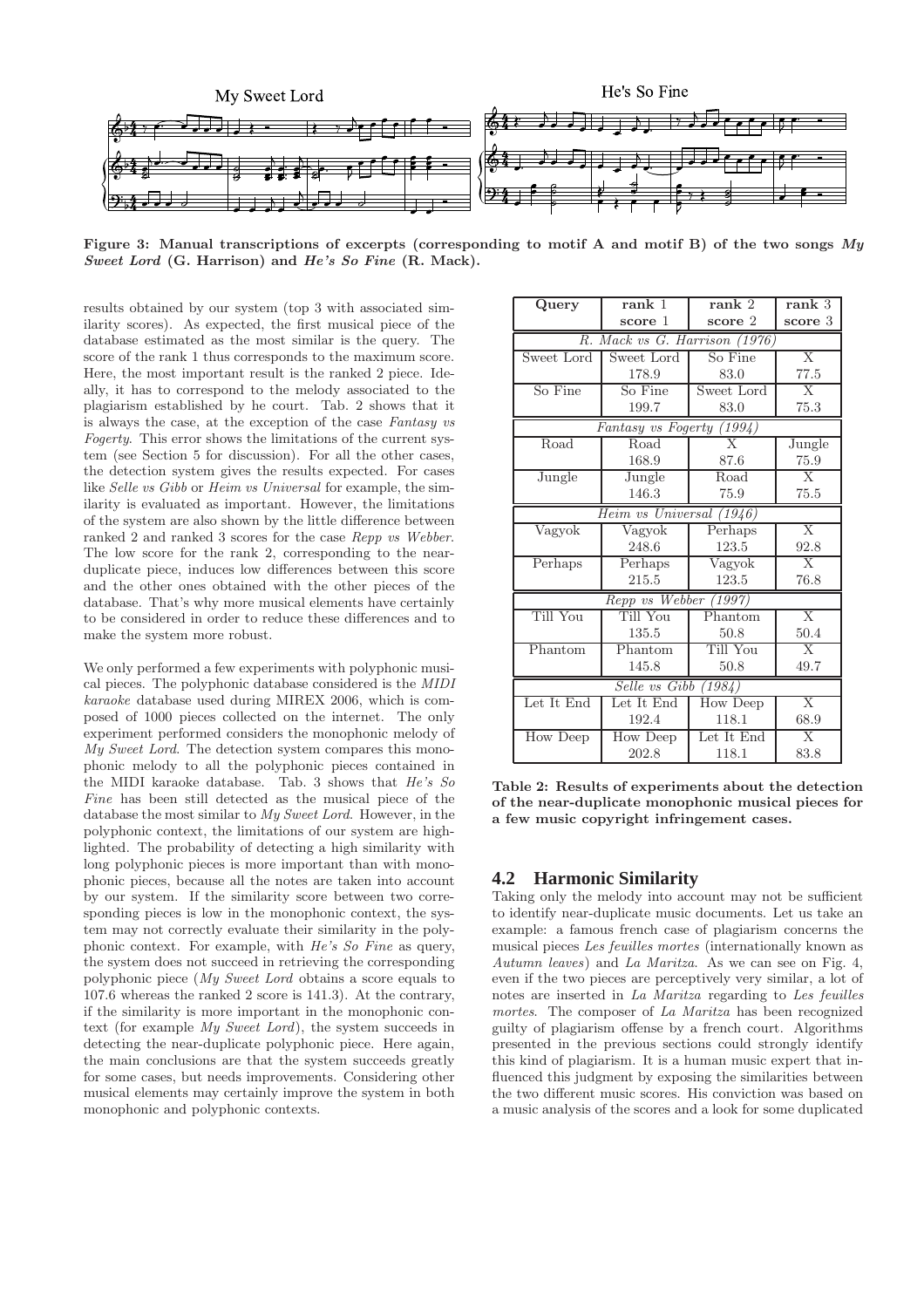| Query      | rank 1     | rank 2  | rank <sub>3</sub> |
|------------|------------|---------|-------------------|
|            | score 1    | score 2 | score 3           |
| Sweet Lord | Sweet Lord | So Fine |                   |
|            | 160.3      | 96.1    | 89.2              |
| So Fine    | So Fine    |         |                   |
|            | 178.7      | 141.3   | 137.8             |

Table 3: Results of experiments about the detection of the near-duplicate polyphonic musical pieces My Sweet Lord and He's So Fine from monophonic melody.

motifs. In fact, he highlighted few similar sequences of notes with the same intervals used. He considered that the chord progression is the same for the refrains of the two musical pieces and that all the notes inserted in La Maritza could be considered as ornaments (musical flourishes that are not necessary to the overall melodic or harmonic line). Thus, even if few notes are common to the two musical piece, they are important regarding the harmony.

Therefore, we think that one possibility of improvement would be to base the comparison of two musical pieces first on their harmony. It would consist in finding the different chords that compose each piece before to perform a string matching on the sequences of these chords (on their name, as illustrated by the chord sequence on Fig. 4). All the ornaments and non-chord tone which can be added in a copied document from the original would not be considered (we can call it melodic noise in this context). The first step consists of extracting the sequence of the chords for a musical piece. In [3] a model for the tonality of a musical piece is proposed, and some methods to analyse the chord progression from the MIDI format are presented. Extracted chord sequences could then be compared with algorithms of string matching presented in Section 2. As these methods had been successfully evaluated in a musical context for the melody, we expect to obtain again some good results. As previously, we could improve the system by taking into account some musical considerations : the sequence may be invariant considering the tonality for example (a chord sequence C D E is similar to F G A) and the notion of consonance interval could be used as presented for the melody in Section 3. On the same way, a different level of matching may concern the key sequence of a musical piece. When the key of a piece is not constant, there are some modulations, and the musical piece can be segmented in different parts regarding the key (each part is composed with several chords). It could be done with methods proposed in [3, 4] to segment a musical piece in key sequences from a MIDI file.

We may therefore match a music document at least on three levels : one for comparing the melodic sequences, one for the chord sequences and the third for the key sequences. Let us imagine what could be the main interest of using all these levels for detecting similarities and near-duplicate documents. All the musical pieces registered in the world, the music inserted in movies, video games or websites constitute a huge music database in which a high level matching could allow to look for similarities as a filter. Only the pieces that would be similar on high levels, with a same chord progres-

sion for example, could be compared at the melodic level. It also gives a way to deal easily with polyphonic sounds reduced to a monophonic sequence of chords. Although the harmony of two similar musical pieces is generally very similar, it is not always true and this approach may complement the comparison at the melodic level. On another way, some pieces have the same chord progression without plagiarism. The matching of the chord sequences could therefore be used for looking for musical variations for example.

### **5. PERSPECTIVES FOR NEAR-DUPLICATE DETECTION**

Existing algorithms that can be applied to detect near-duplicate music documents rely on string matching or geometric algorithms. Results obtained with such algorithms are quite good if the musical sequences are nearly the same. When studying a few music copyright infringement cases, it appears that musical sequences composed of very different notes can be musically very similar. Therefore, we have proposed some improvements specific to the musical context. Elements of musical theory have to be taken into account in order to improve the existing systems. The first experiments proposed in the previous section show that, when considering these improvements, edit-based systems are able to detect plagiarisms. Nevertheless, some limitations have been shown with some examples. Therefore, we propose some new perspectives by considering both melody, rhythm and harmony.

We have exposed several representations of a musical piece with the aim of finding similar pieces in a database. Concerning the representation of a melody in a monophonic or polyphonic context, we expect to test the impact of each factor of similarity – intervals, rhythm, harmonic function of the notes – and to evaluate how these parameters are independent and could be combined. The combination which is used for the moment is only a first step. We can also imagine to match sequences for each of these parameters independently. The system could give normalized results as score of similarity which could be used in different ways. One possibility would be to obtain a probability of plagiarism offense which can be finally confirmed by a human. A second possibility would be to test the similarity regarding a special parameter only if the precedent score regarding another parameter was over a threshold of similarity.

Furthermore, other musical rules than in [14] are needed to be implemented for considering and detecting the ornaments and non-chord tones that are less important in a musical piece to detect a near-duplicate document. We also aim at improving and evaluating our methods in the polyphonic context.

We expect to implement the hierarchical model we have presented in Section 4.2 to compare efficiently a great number of music documents using three different levels : melodic, chord and key level. We aim at finding the best method to use this model in the plagiarism domain with using the upper levels as filters in a big music database of polyphonic documents for example.